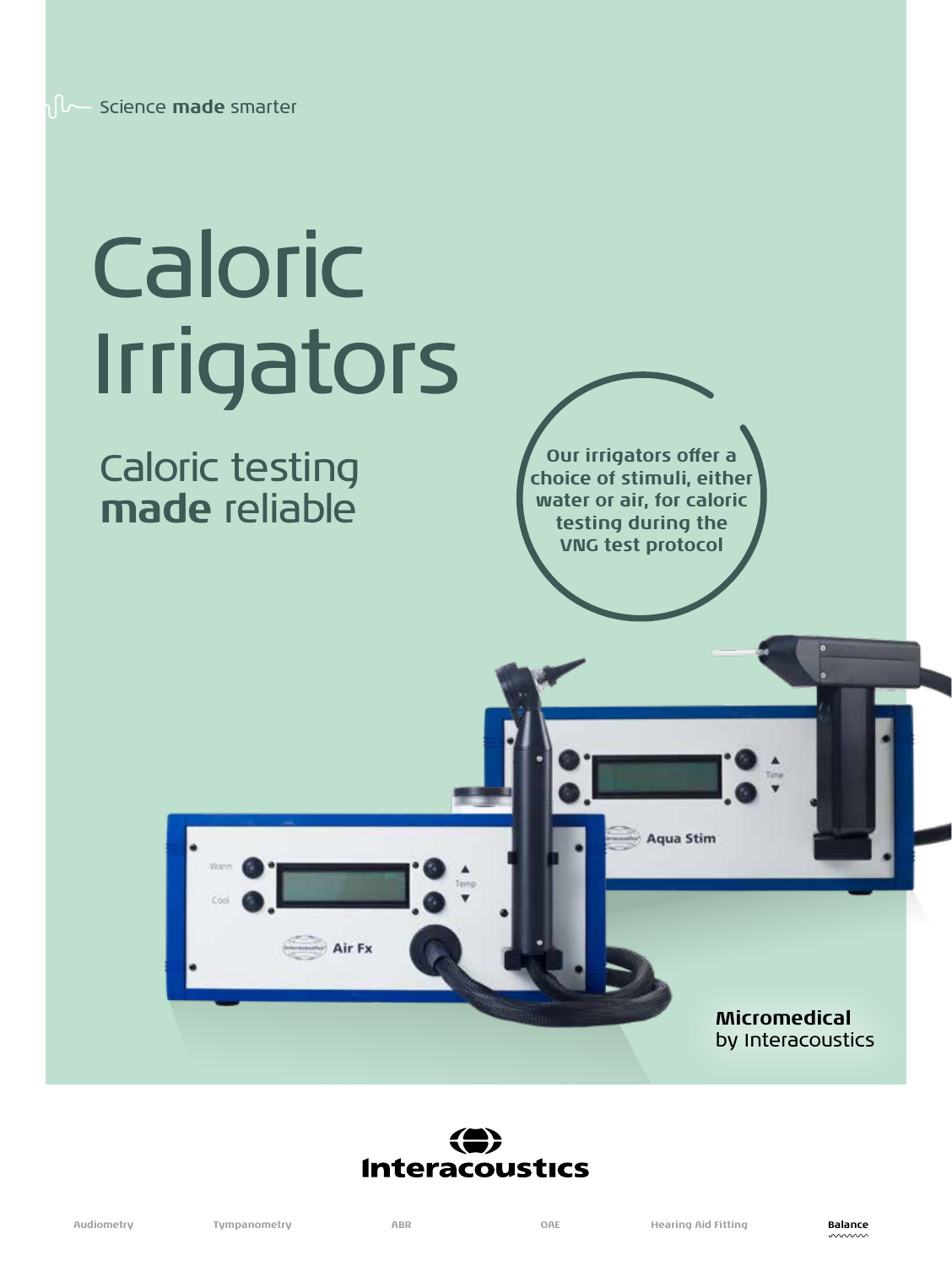# Air Fx Caloric irrigator



Caloric test with the VisualEyes™515/525 software

### Versatile Caloric Air Irrigator

The AirFx caloric irrigator has many benefits. It offers an otoscopic handle with illumination as well as magnification. In addition, irrigations can be started using the start button on the handle or via the VisualEyes™515/525 or VN415/VO425 software.

The Air Fx is available in 110-130 V and 220-240 V configurations, and is available world-wide.

An integrated water reservoir allows for cool air irrigations down to 20°C regardless of ambient temperature, making it suitable for warm climate use. For warm air irrigations, the Air Fx is capable of heating air up to 50°C.

Temperature Accuracy and Stability is within +/- 0,5°C, and air flow stability is within  $+/-$  0,5 L/min.

 $\overline{2}$ 

#### **Highlights:**

- Cooling and heating ability: 20°C to 50°C
- Illuminated and magnified otoscope
- Self-contained cooling ability
- Integrated with our VNG software

**Integrated with the Interacoustics VNG software**



# mMnn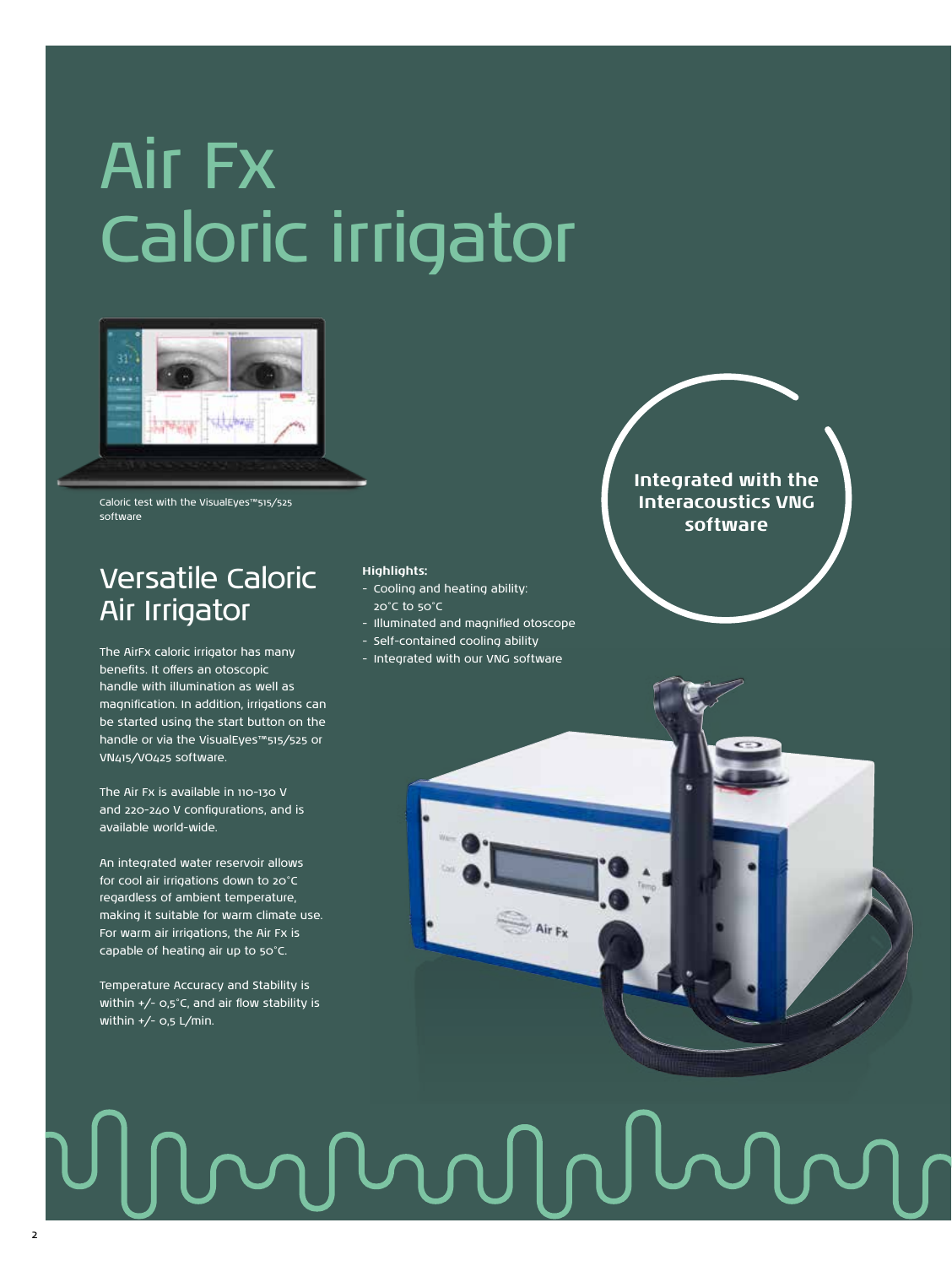# Aqua Stim Caloric irrigator

| <b>Allenta</b> , Tasak<br><b>Adie   Andres Senate   Calculate  </b>                        | Age Set            |
|--------------------------------------------------------------------------------------------|--------------------|
| N.<br><b>Callenge</b><br>俪<br>F<br>$\frac{1}{2}$ and                                       | Г<br>fan bl<br>nes |
| <b>Marquel control</b><br>Terpentums ("Celsua)<br>$\bullet$<br>$Qdd$ :<br>叵<br><b>Barn</b> | Says As D          |
|                                                                                            | Load De            |

Can be operated from the VisualEyes™515/525 or VN415/VO425 software.

## Versatile Caloric Water Irrigator

The Interacoustics Aqua Stim offers reliable caloric irrigation. The Aqua Stim can be used as a stand-alone device, or you can control it from the VisualEyes™515/525 or VN415/VO425 software.

Irrigation is started by simply pressing the start button on the handle one time to initiate the user-defined caloric protocol.

An external water tank has capacity for approximately 14 irrigations, and eliminates the need for a drain in the examination room.

The Aqua Stim is available world-wide and is supplied as a 110-130 V or 220-240 V model.

#### **Highlights:**

- 30°C cold and 44°C warm irrigations
- Use with our VNG software or as stand-alone
- LED illumination and start button in handle
- Eliminates the need for drain and faucet in examination room

Aqua Stim

### **Integrated with the Interacoustics VNG software**

Included external water tank

#